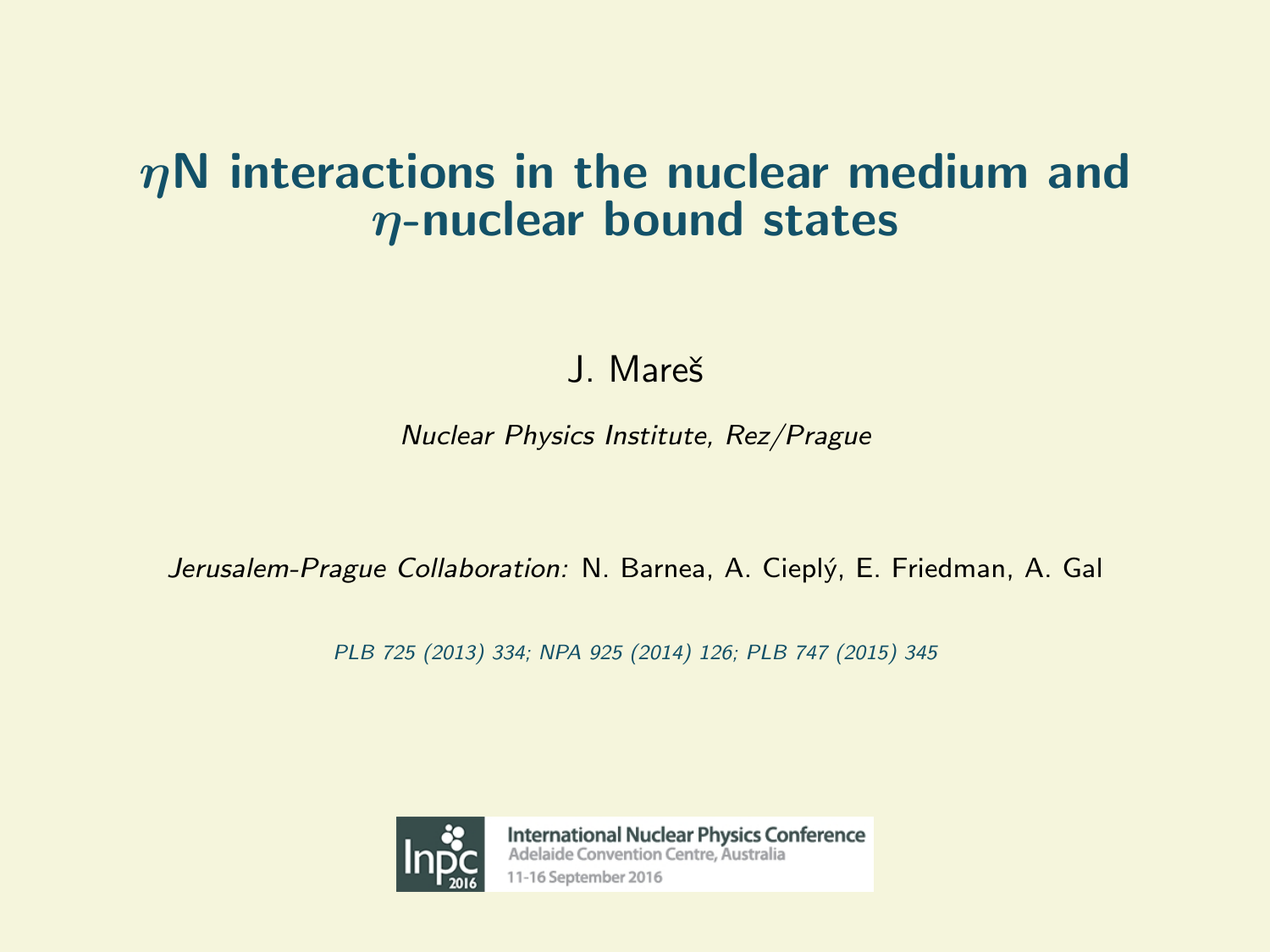- Haider, Liu (PLB 172 (1986) 257, PRC 34 (1986) 1845) moderate attractive  $\eta N$  interaction with scattering length  $a_{nN} \sim 0.27 + 10.22$  fm  $\Rightarrow \exists$  of  $\eta$  nuclear bound states (starting <sup>12</sup>C)
- Numerous studies since then yielding Rea<sub>nN</sub> from 0.2 fm to 1 fm chiral coupled channel models - Re $a_{n,N}$  < 0.3 fm; K matrix methods fitting  $\pi N$  and  $\gamma N$  reaction data in the  $N^*(1535)$  resonance region - $\text{Re}a_{nN} \sim 1$  fm  $\rightarrow$  bound states already in He isotopes
- Strong final-state interaction have been noted in p− and d-initiated  $\eta$  production (COSY-ANKE, COSY-GEM, LNS-SPES2,3,4)
- $\frac{25}{\eta}$ Mg ? (COSY-GEM, PRC 79 (2009) 012201(R))  $p + {}^{27} \text{Al} \rightarrow_{\eta} {}^{25} \text{Mg} + {}^{3} \text{He}; \quad \frac{{}^{25} \text{Mg}}{\eta} \rightarrow (\pi^- + p) + X$  $B_n = 13.1 \pm 1.6$  MeV and  $\Gamma_n = 10.2 \pm 3.0$  MeV.
- **O** But NO decisive experimental evidence so far. (negative results for  $\frac{3}{\eta}$ He (photoproduction on <sup>3</sup>He - MAMI, PLB 709 (2012) 21.) and for  $\binom{4}{7}$ He (dd  $\rightarrow$ <sup>3</sup>Hep $\pi^-$  - WASA@COSY PRC 87 (2013)035204.)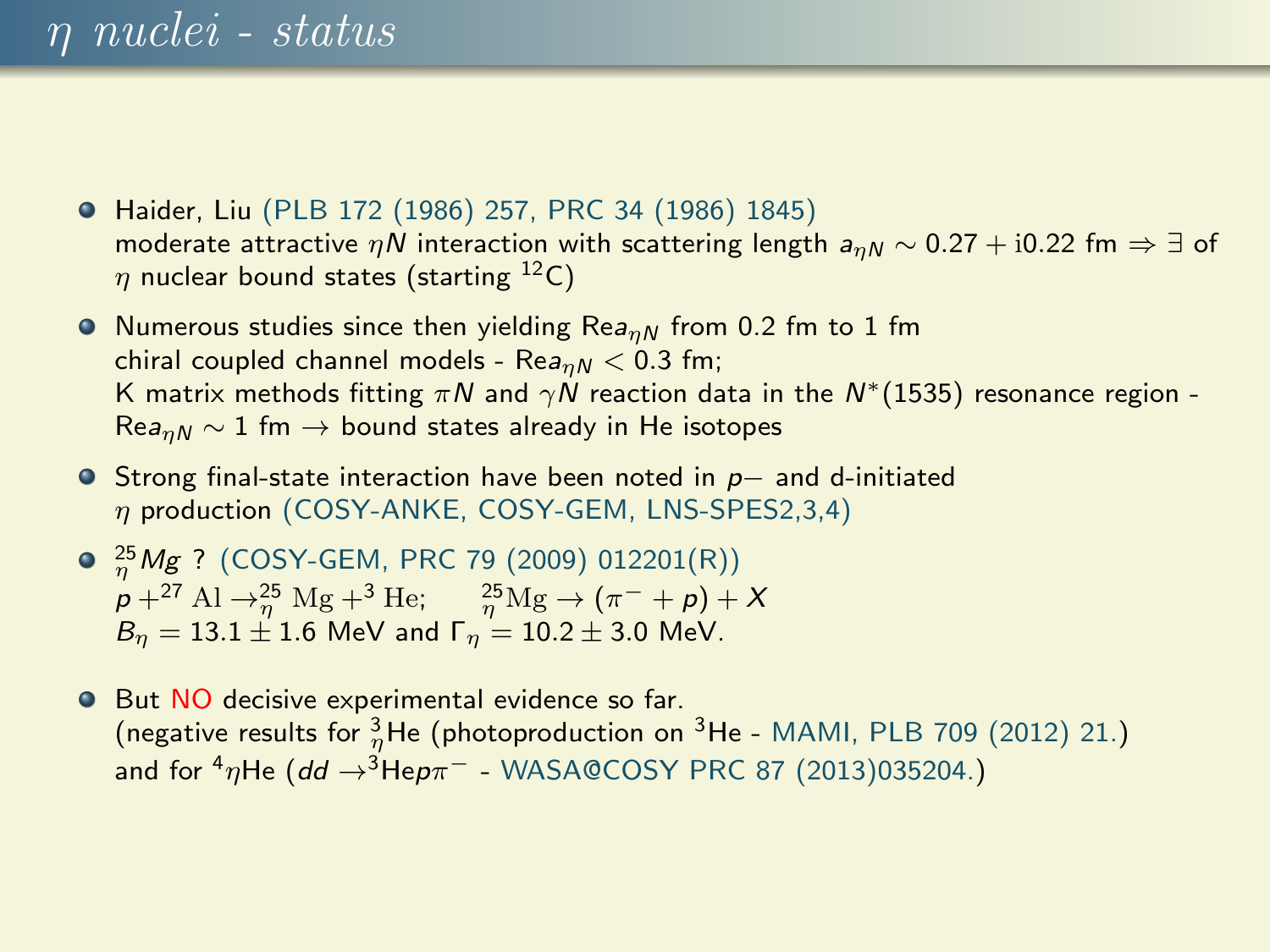## ηN interactions

- chiral  $SU(3)_L \times SU(3)_R$  meson-baryon effective Lagrangian for  $\{\pi, K, \eta\} + \{N, \Lambda, \Sigma, \Xi\}$
- $\exists$  resonances  $\Rightarrow \chi$ PT not applicable  $\rightarrow$
- nonperturbative coupled-channel resummation techniques

$$
T_{ij} = V_{ij} + V_{ik} G_{kl} T_{lj}, \quad V_{ij} \text{ derived from } \mathcal{L}_{\chi}
$$

Effective potentials are constructed to match the chiral meson-baryon amlitudes (up to NLO order)

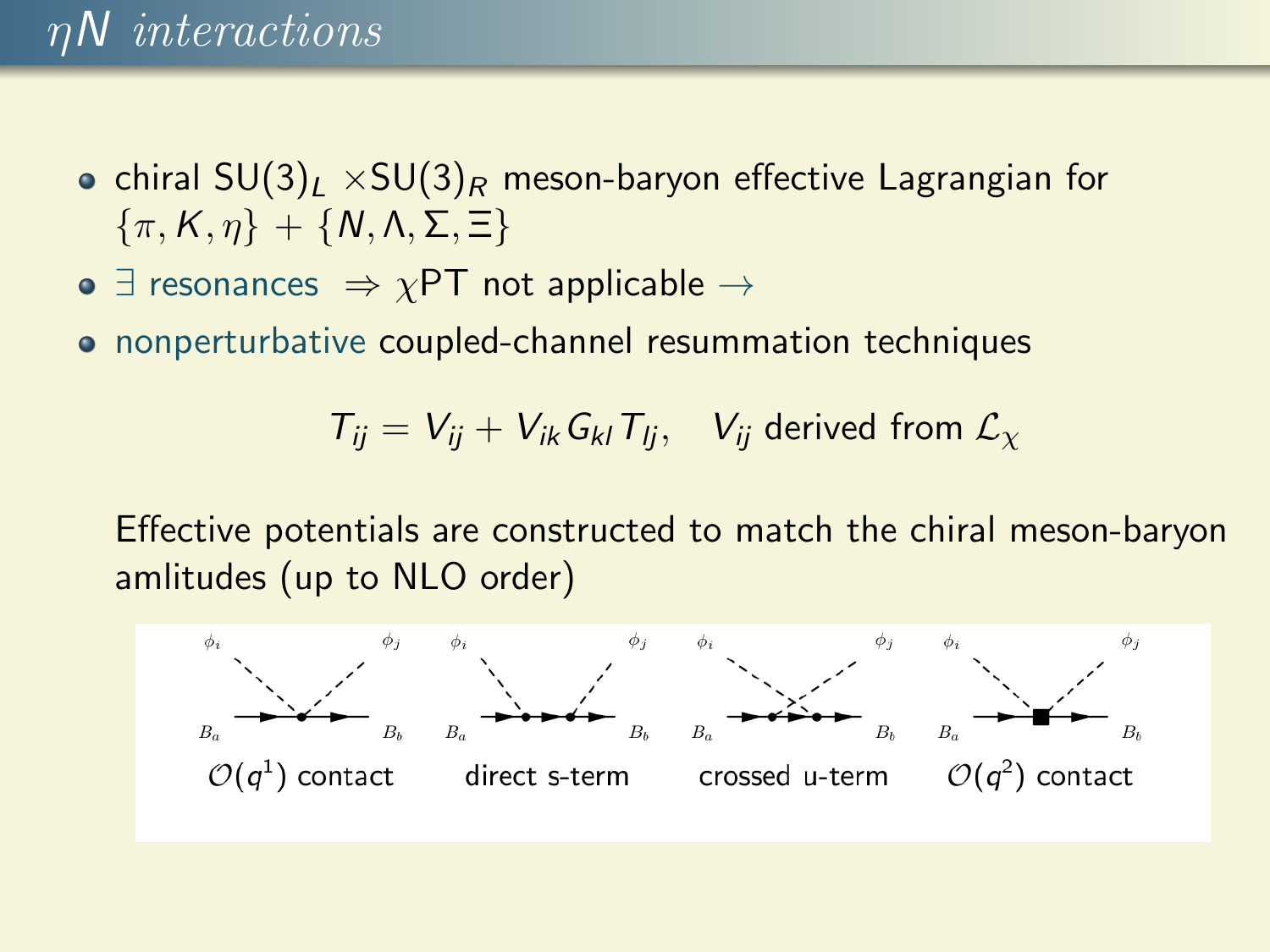Channels involved: πN, ηN, KΛ, KΣ

Model parameters fixed by fitting low-energy meson-nucleon data:  $\pi N \rightarrow \eta N$  production X-section:  $\pi N$  amplitudes from SAID database:



 $(S_{11}$  and  $S_{31}$  partial waves)

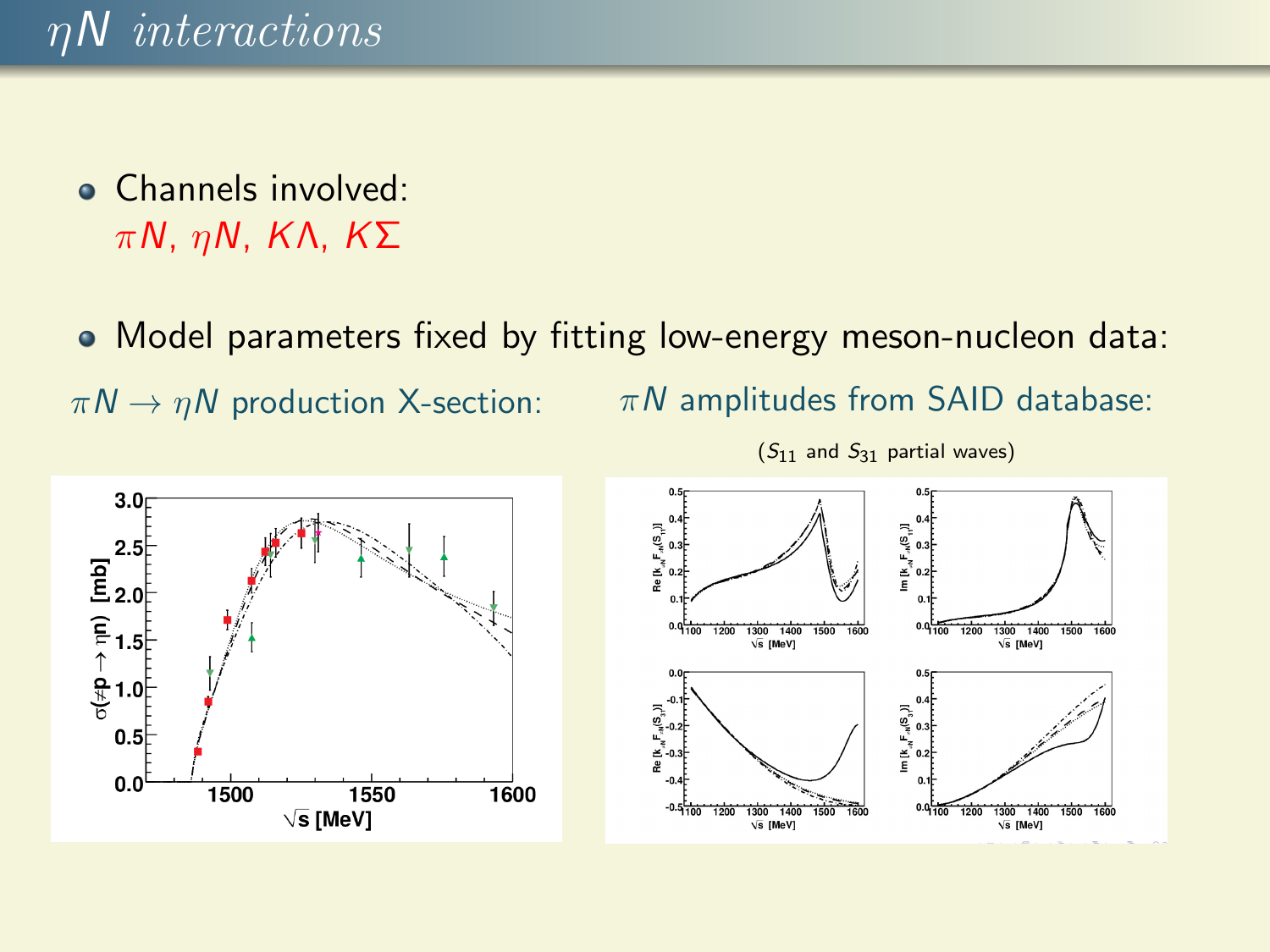# $\eta$ N scattering amplitudes

- $\bullet$   $nN$  amplitudes for various models differ considerably
- Strong energy dependence of the scattering amplitudes !



| line         | $a_{nN}$ [fm]  | model                                                        |
|--------------|----------------|--------------------------------------------------------------|
| dotted       | $0.46 + i0.24$ | N. Kaiser, P.B. Siegel, W. Weise, PLB 362 (1995) 23          |
| short-dashed | $0.26 + i0.25$ | T. Inoue, E. Oset, NPA 710 (2002) 354 (GR)                   |
| dot-dashed   | $0.96 + i0.26$ | A.M. Green, S. Wycech, PRC 71 (2005) 014001 (GW)             |
| long-dashed  | $0.38 + i0.20$ | M. Mai, P.C. Bruns, U.-G. Meißner, PRD 86 (2012) 094033 (M2) |
| full         | $0.67 + i0.20$ | A. Cieply, J. Smejkal, Nucl. Phys. A 919 (2013) 334 (CS)     |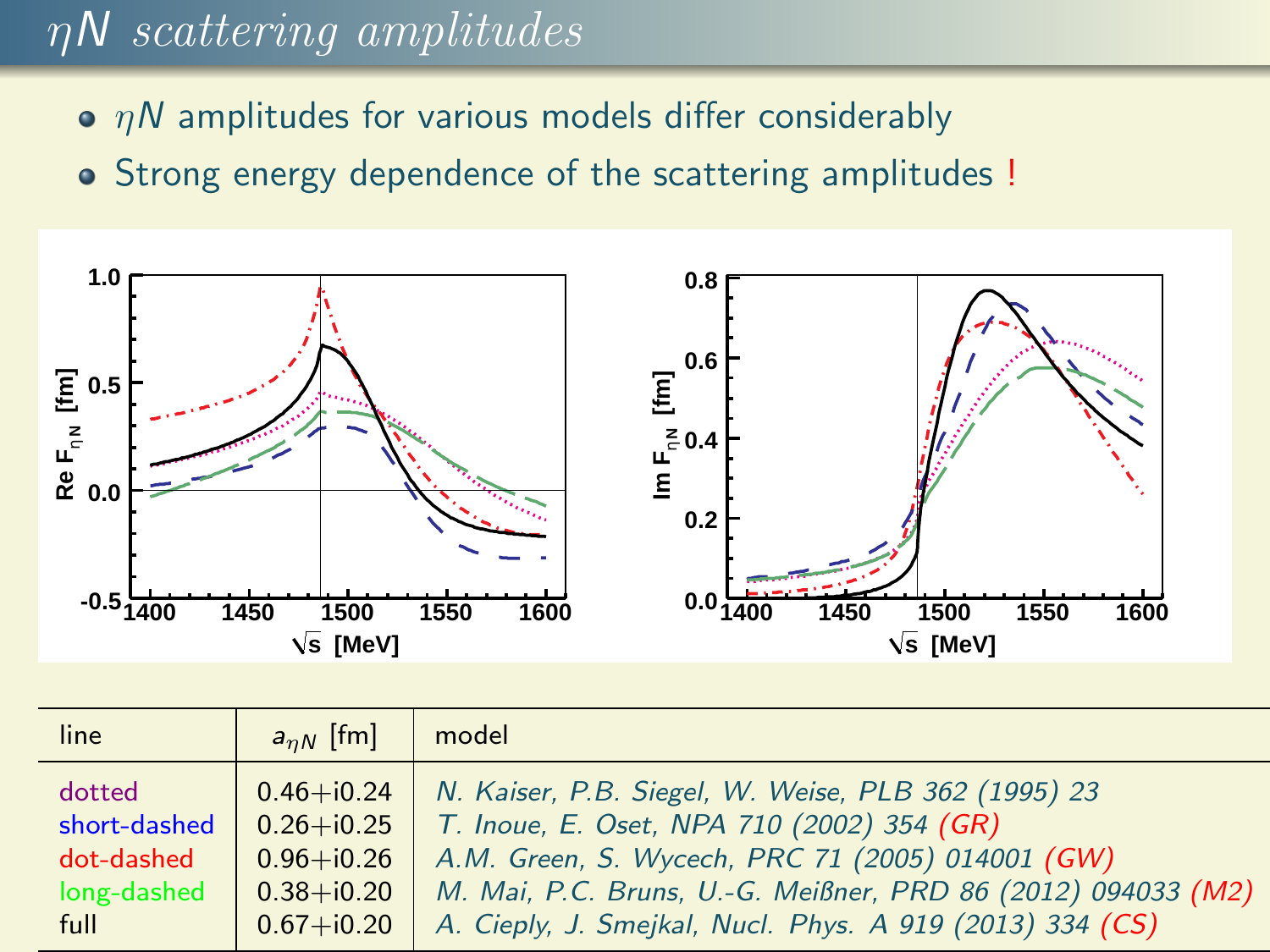#### Variational calculation in hypersherical basis:

N. Barnea, E. Friedman, A. Gal, PLB 747 (2015) 345

2-body interactions

- NN: Argonne AV4' potential, Minnesota MN (central) potential
- $\bullet$   $\eta N$ : complex energy-dependent local potential derived from the full chiral coupled-channels model:

$$
v_{\eta N}(E,r)=-\frac{4\pi}{2\mu_{\eta N}}b(E)\rho_{\Lambda}(r),
$$

where  $E = \sqrt{s} - \sqrt{s_{\text{th}}}, \quad \rho_{\Lambda}(r) = (\frac{\Lambda}{2\sqrt{\pi}})^3 \exp\left(-\frac{\Lambda^2 r^2}{4}\right)$  $\frac{2r^2}{4}$ 

 $b(E)$  fitted to phase shifts  $\delta$  derived from  $F_{nN}(E)$  in GW and CS models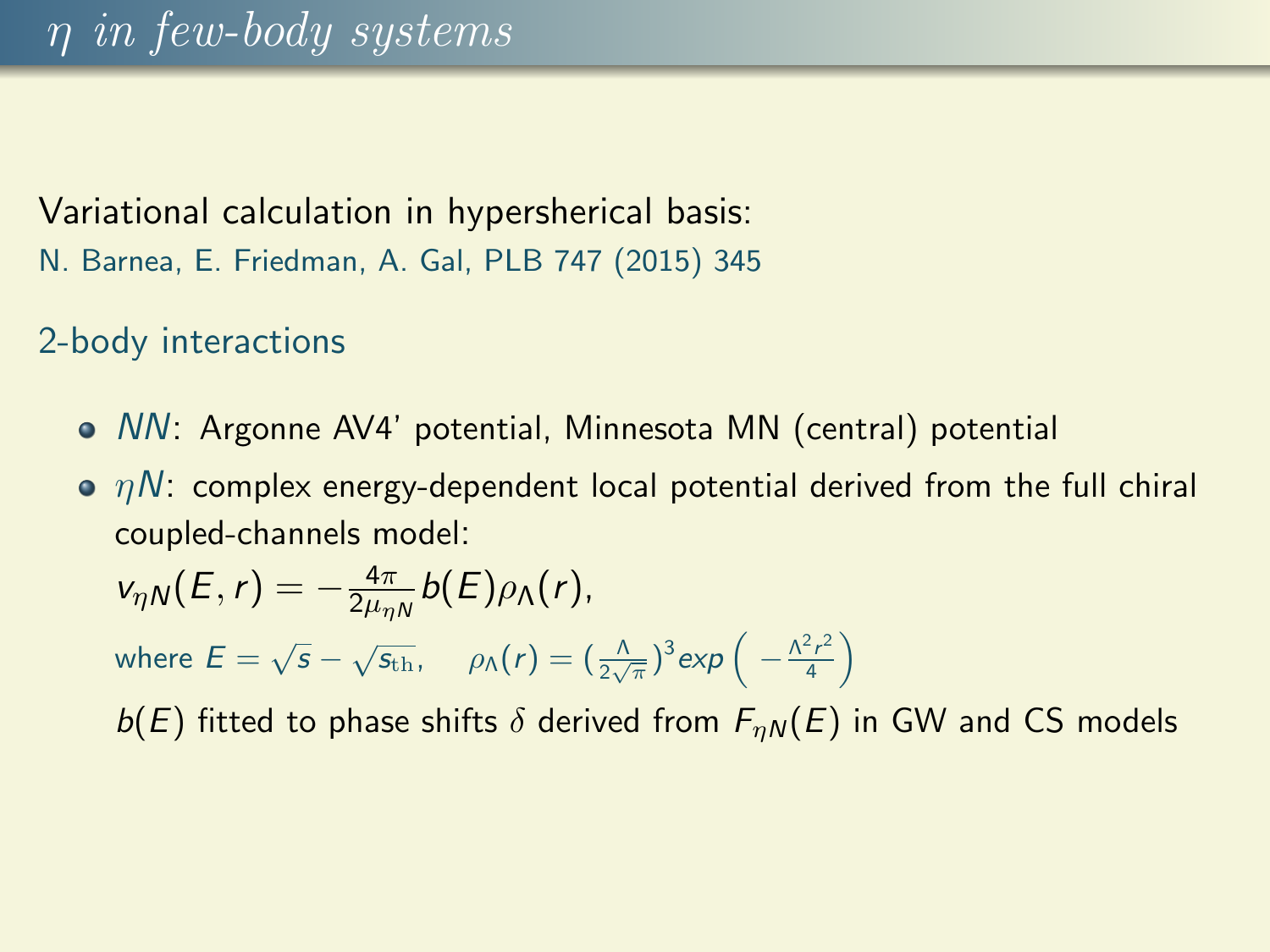• Energy dependence of  $b(E)$ 



 $F_{\eta N}(E)$  generated from  $v_{\eta N}(E)$  (GW), compared with the amplitude generated from  $v_{nN}(E = 0)$  (gw).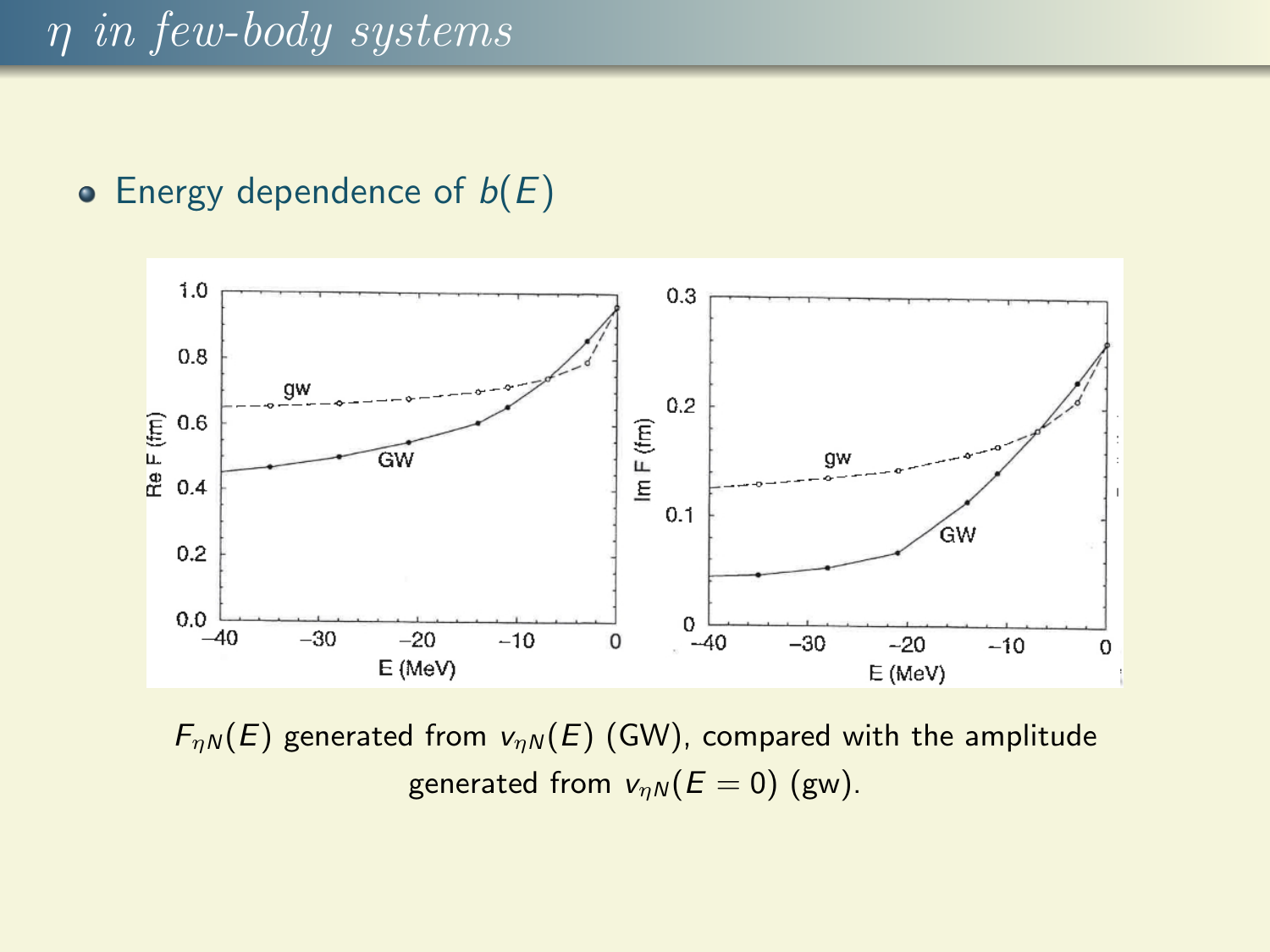## η in few-body systems

#### Energy dependence of  $v_{\eta N}($ √ s)

• A nucleons  $+ \eta$  meson:

$$
s = (\sqrt{s_{\text{th}}}-B_{\eta}-B_{N})^{2}-(\vec{p_{\eta}}+\vec{p_{N}})^{2} \leq s_{\text{th}}
$$
  
where  $\sqrt{s_{\text{th}}}=m_{N}+m_{\eta}$ 

o near threshold approximated by:

 $\sqrt{s} = \sqrt{s_{\text{th}}} + \delta \sqrt{s}, \quad \delta \sqrt{s} < 0!$  $\langle \delta \sqrt{s} \rangle = -\frac{B}{A} - \frac{A-1}{A} B_{\eta} - \xi_N \frac{A-1}{A} \langle T_{N:N} \rangle - \xi_{\eta} \left( \frac{A-1}{A} \right)^2 \langle T_{\eta} \rangle,$ where  $B =$  total binding energy,  $\xi_{N(\eta)} = m_{N(\eta)}/(m_N + m_\eta)$ ,  $T_n = \eta$  kin. energy,  $T_{N:N} =$  pairwise NN kin. energy

 $\langle \delta \sqrt{s} \rangle \Rightarrow$  selfconsistency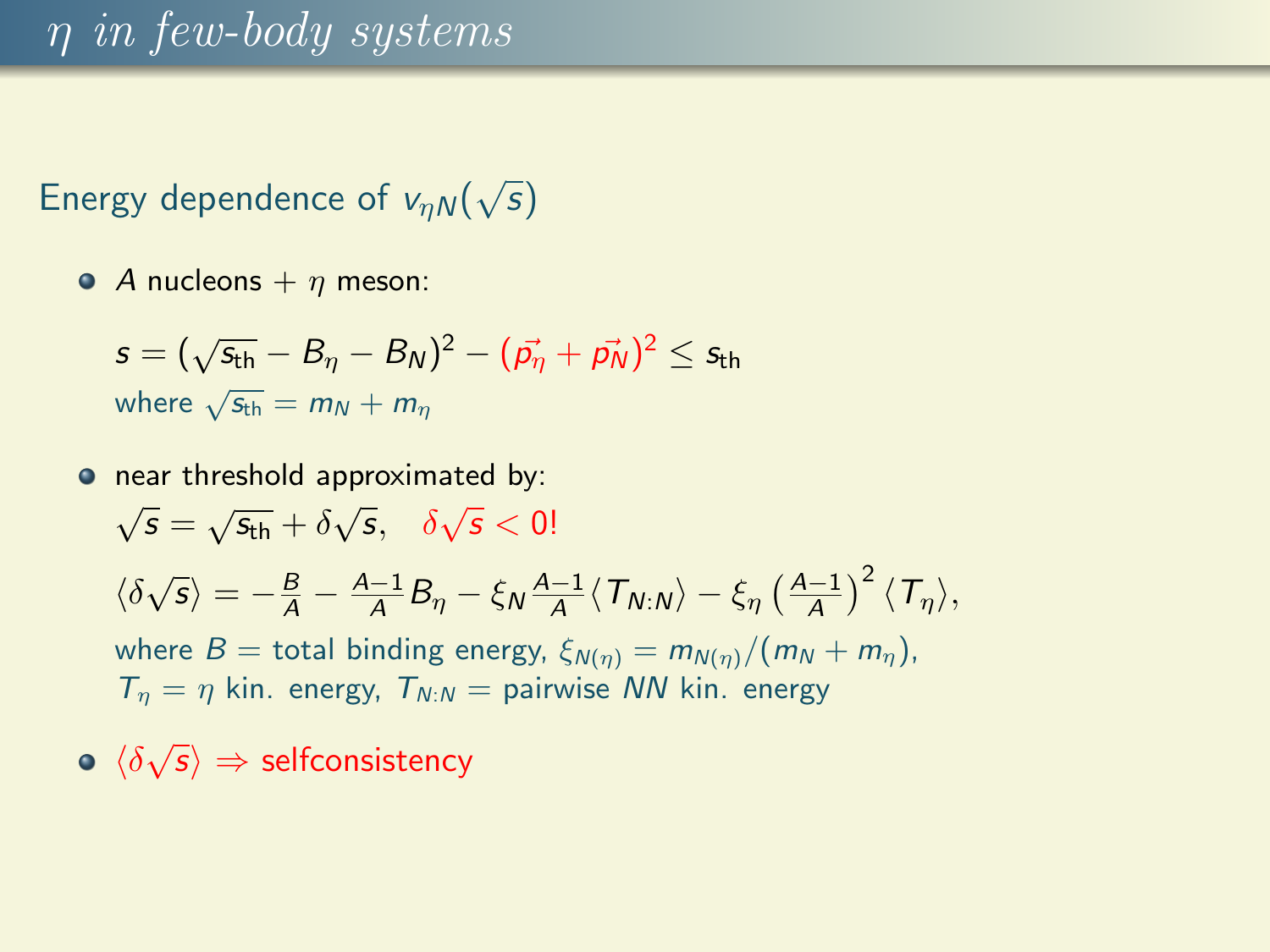#### • Energy dependence  $\Rightarrow$  selfconsistency



The  $\eta$ NNN g.s. energy  $E_{\rm g.s.}$  (solid curves)  $+$   $\delta\sqrt{s}$  (dashed curves)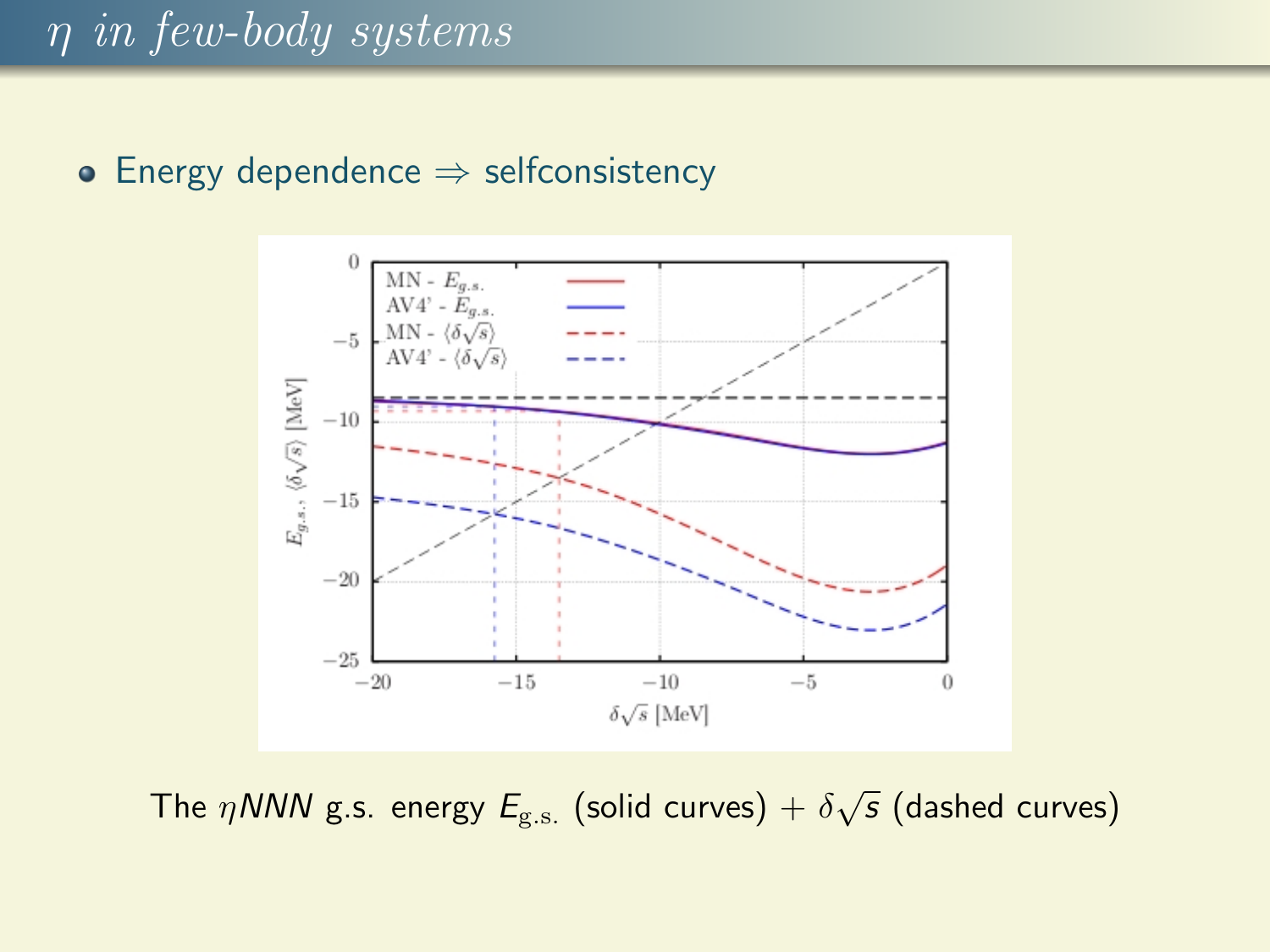- Conversion widths  $Γ$  of  $η$  nuclear few-body systems perturbative estimate:  $\Gamma = -2\langle \Psi_{gs} | Im V_{nN} | \Psi_{gs} \rangle$
- $\bullet$   $nNN$  NO bound state
- $\bullet$   $\eta$ NNN bound state ?

|           | $NN$ int. $E(NNN)$ | $E_{\rm gs}^{\rm no\;sc}$ | $\mathbf{F}^{\text{no sc}}$ | $\delta$ <sub>1</sub> / $S_{\rm sc}$        |        | $\Gamma_{\rm gs}^{\rm sc}$ |
|-----------|--------------------|---------------------------|-----------------------------|---------------------------------------------|--------|----------------------------|
|           |                    |                           |                             |                                             | $-0.8$ |                            |
| <b>MN</b> | -8.38              |                           |                             | $-11.26$ 2.88 $-13.52$ $-9.33$ $-0.95$ 6.76 |        |                            |
| AV4'      | -8.99              | $-11.33$                  |                             | $2.34$ $-15.83$ $-9.03$ $-0.04$ 7.88        |        |                            |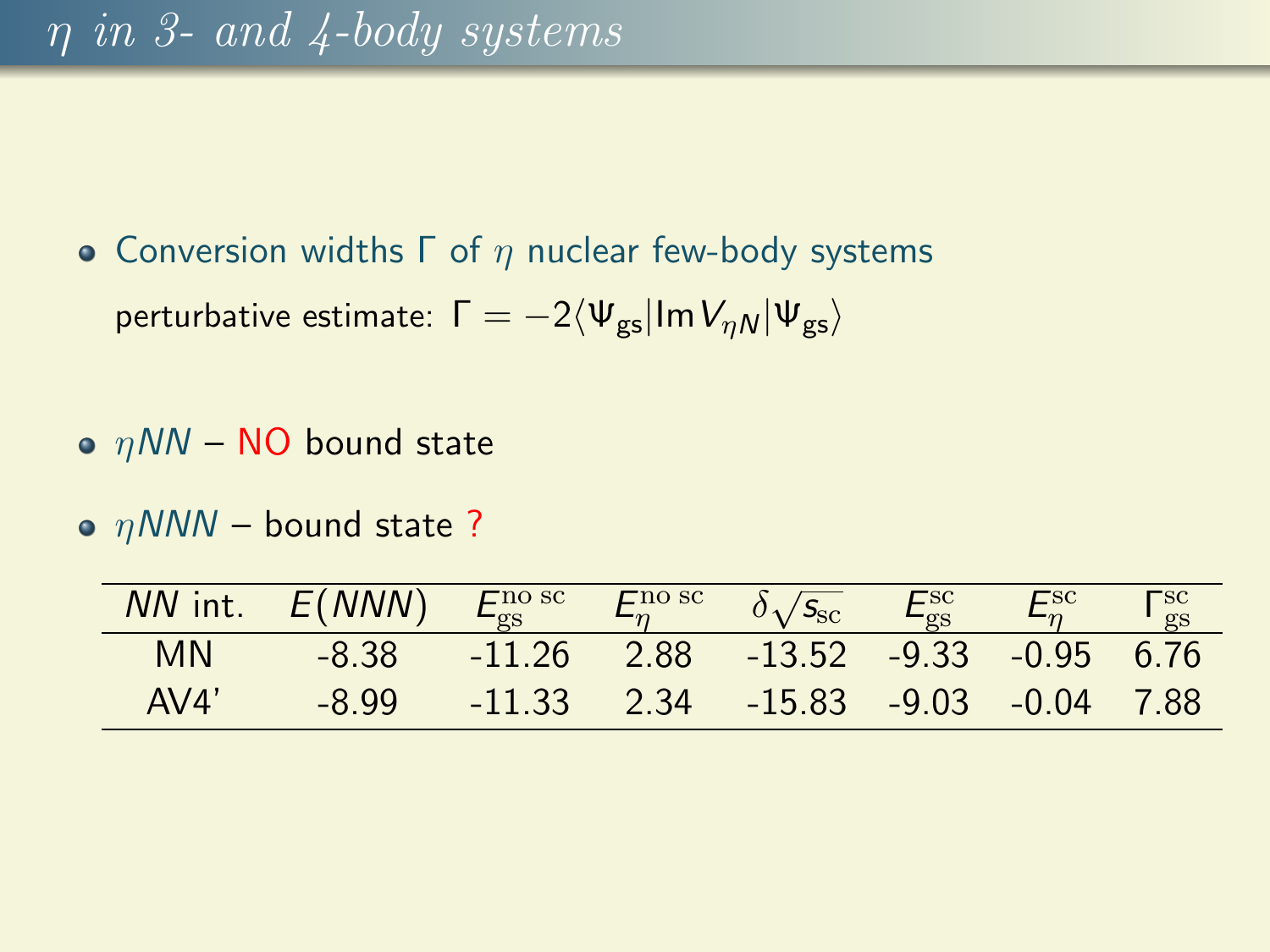A. Cieply, E. Friedman, A. Gal, J. Mares, PLB 725 (2013) 334, NPA 925 (2014) 126

K.-G. equation:

$$
\left[\omega_{\eta}^{2} + \vec{\nabla}^{2} - m_{\eta}^{2} - \Pi_{\eta}(\omega_{\eta}, \rho)\right] \phi_{\eta} = 0
$$

complex energy  $\omega_n = m_n - B_n - i \Gamma_n/2$ 

$$
\bullet \ \Pi_{\eta}(\omega_{\eta}, \rho) = 2\omega_{\eta} V_{\eta} = -4\pi \frac{\sqrt{s}}{E_N} F_{\eta N}(\sqrt{s}, \rho)\rho
$$

•  $\eta$  in a nucleus  $\Rightarrow$  polarized (compressed)  $\rho \longrightarrow \Pi_n(\rho)$ ⇒ selfconsistent solution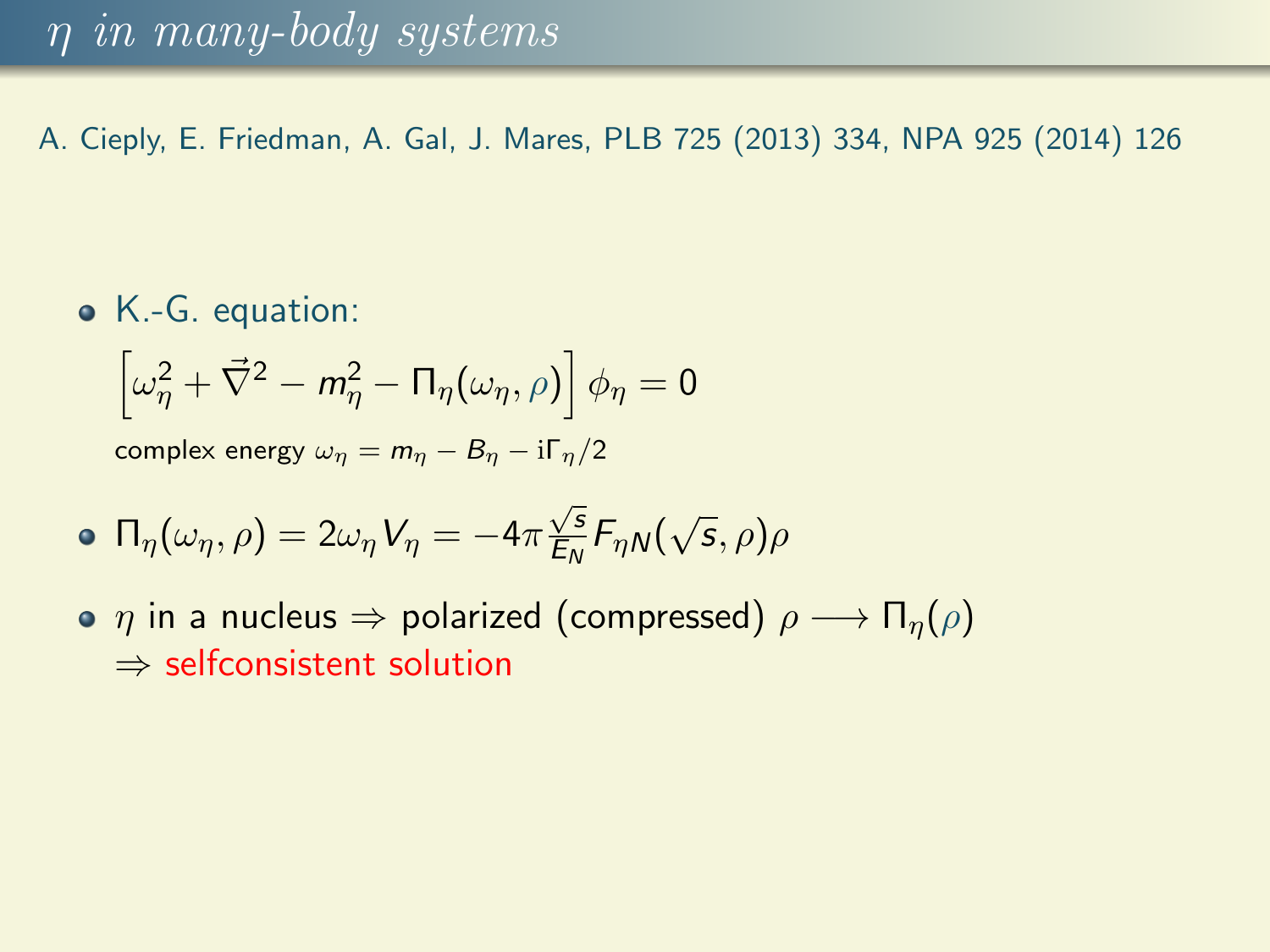• Selfenergy operator

$$
\Pi_{\eta}(\omega_{\eta}) = 2 \omega_{\eta} V_{\eta} = -4\pi \frac{\sqrt{s}}{E_N} F_{\eta N}(\sqrt{s}, \rho) \rho
$$

- $F_{nN} = \eta N$  scattering amplitude with **two-body argument:** √  $\overline{S}(s=(\omega_{\eta}+E_{N})^{2}-(\vec{p}_{\eta}+\vec{p}_{N})^{2})$
- $\eta N$  c.m. frame  $\rightarrow \eta$ -nucleus c.m. frame  $\Rightarrow \vec{p}_n + \vec{p}_N \neq 0$  $\Rightarrow \sqrt{s} \approx m_{\eta} + m_N - B_{\eta} - B_N - \xi_N \frac{p_N^2}{2m_N} - \xi_{\eta} \frac{p_{\eta}^2}{2m_{\eta}} = E_{\text{th}} + \delta$ √  $\overline{s},$  $\delta\sqrt{s} = B_N \frac{\rho}{\bar{\rho}} - \xi_N B_\eta \frac{\rho}{\rho_0} - \xi_N T_N (\frac{\rho}{\rho_0})^{2/3} + \xi_\eta \text{Re} V_\eta(\sqrt{s}, \rho)$
- $\rho =$  nucl. medium density (RMF calculations)
- $V_n, B_n \Rightarrow$  self-consistent solution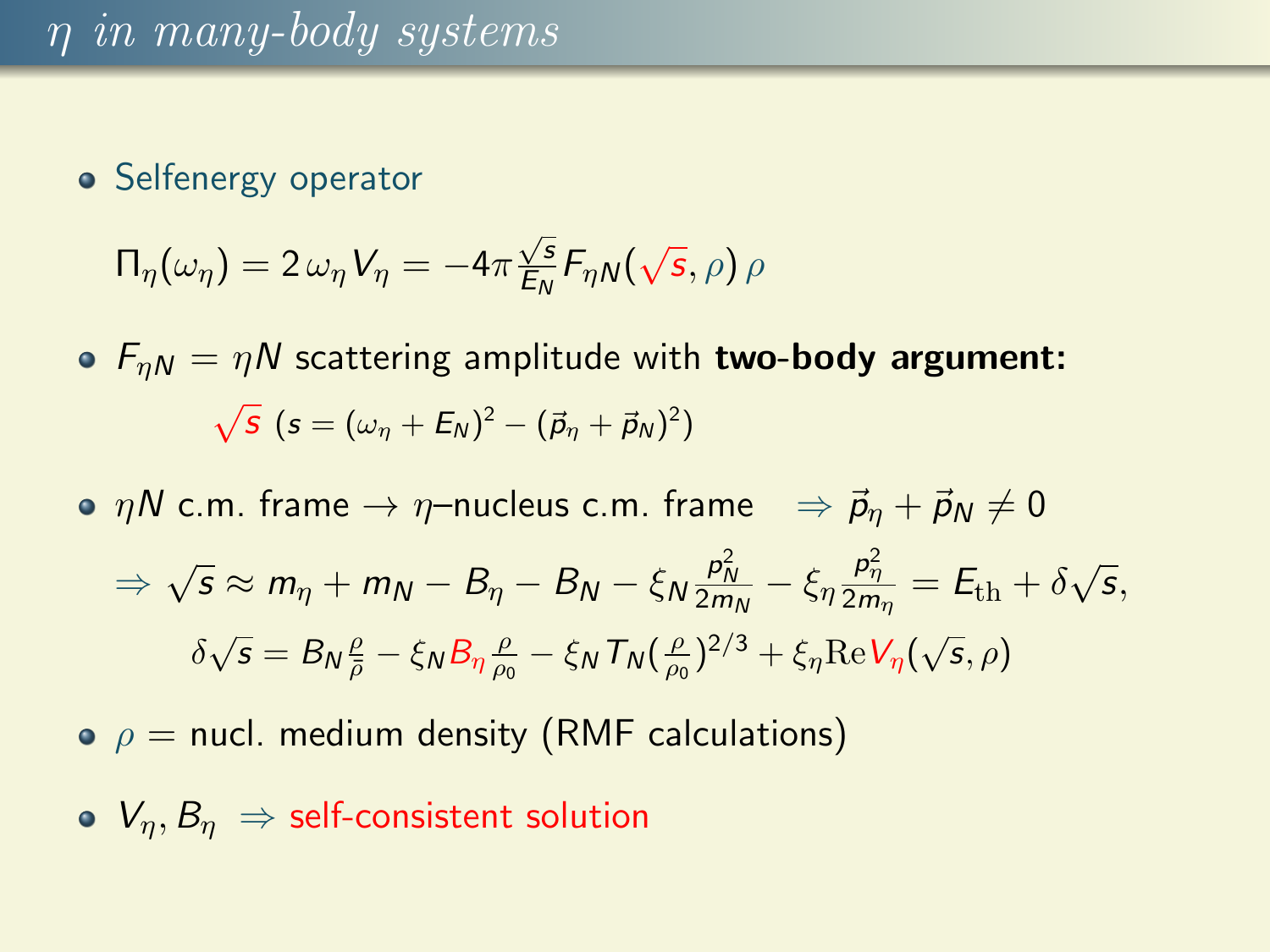## Free space amplitudes  $\rightarrow$  in-medium amplitudes

WRW method - T. Wass, M. Rho, W. Weise, NPA 617 (1997) 449.

$$
F_{\eta N}(\sqrt{s},\rho) = \frac{F_{\eta N}(\sqrt{s})}{1 + \xi(\rho)(\sqrt{s}/E_N)F_{\eta N}(\sqrt{s})\rho},
$$

 $\xi(\rho) = \frac{9\pi}{4\rho_r^2} I(\kappa), \quad I(\kappa) = 4 \int_0^\infty \frac{dt}{t} \exp(iqt) j_1^2(t), \quad \kappa = \frac{1}{\rho_f} \sqrt{2m_\eta (B_\eta + \mathrm{i}\Gamma/2)}.$ f

Chiral coupled-channels model - A. Cieply, J. Smejkal, NPA 919 (2013) 334. multi-channel L.-Sch. equation:

$$
F = V + VGF, \quad \text{F, V in separable form,}
$$
\n
$$
G_n(\sqrt{s}; \rho) = -4\pi \int_{\Omega_n(\rho)} \frac{d^3 \vec{p}}{(2\pi)^3} \frac{g_n^2(\rho)}{k_n^2 - \rho^2 - \Pi_n(\sqrt{s}, \vec{p}; \rho) + i0}.
$$

 $\Omega_n(\rho) \to$  intermediate N energy is above Fermi level (Pauli blocking)  $\Pi \rightarrow$  hadron self-energies in G (+SE option)

⇒ self-consistency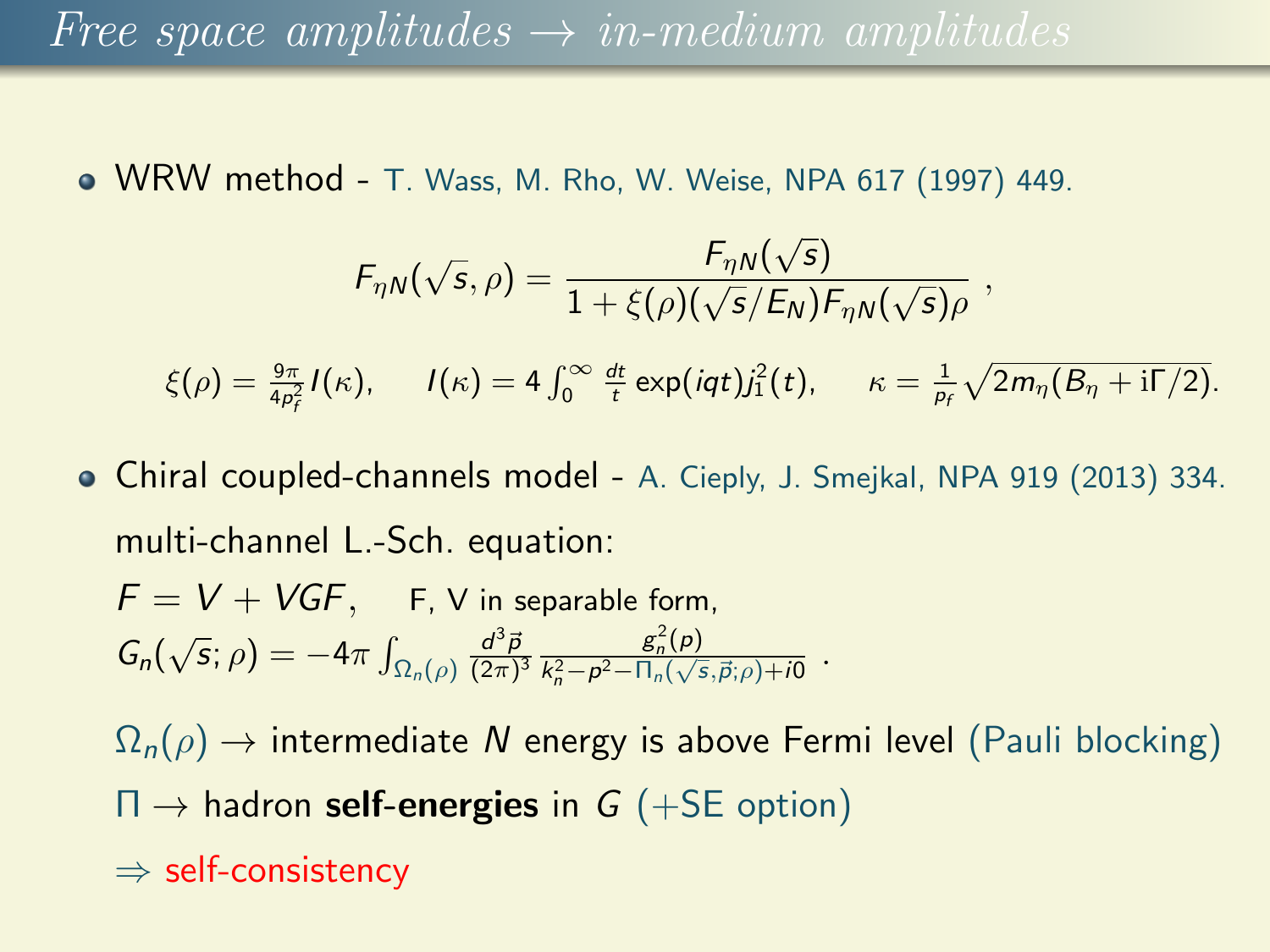#### Energy dependence of  $f_{\eta N}($ √ s)



chiral CS model (A. Cieply, J. Smejkal, Nucl. Phys. A 919 (2013) 334)

dotted curve: free-space, dot-dashed: Pauli blocked, full: Pauli blocked + hadron selfenergies

• Nuclear medium reduces the  $\eta N$  attraction at threshold, the amplitude becomes smaller when going subthreshold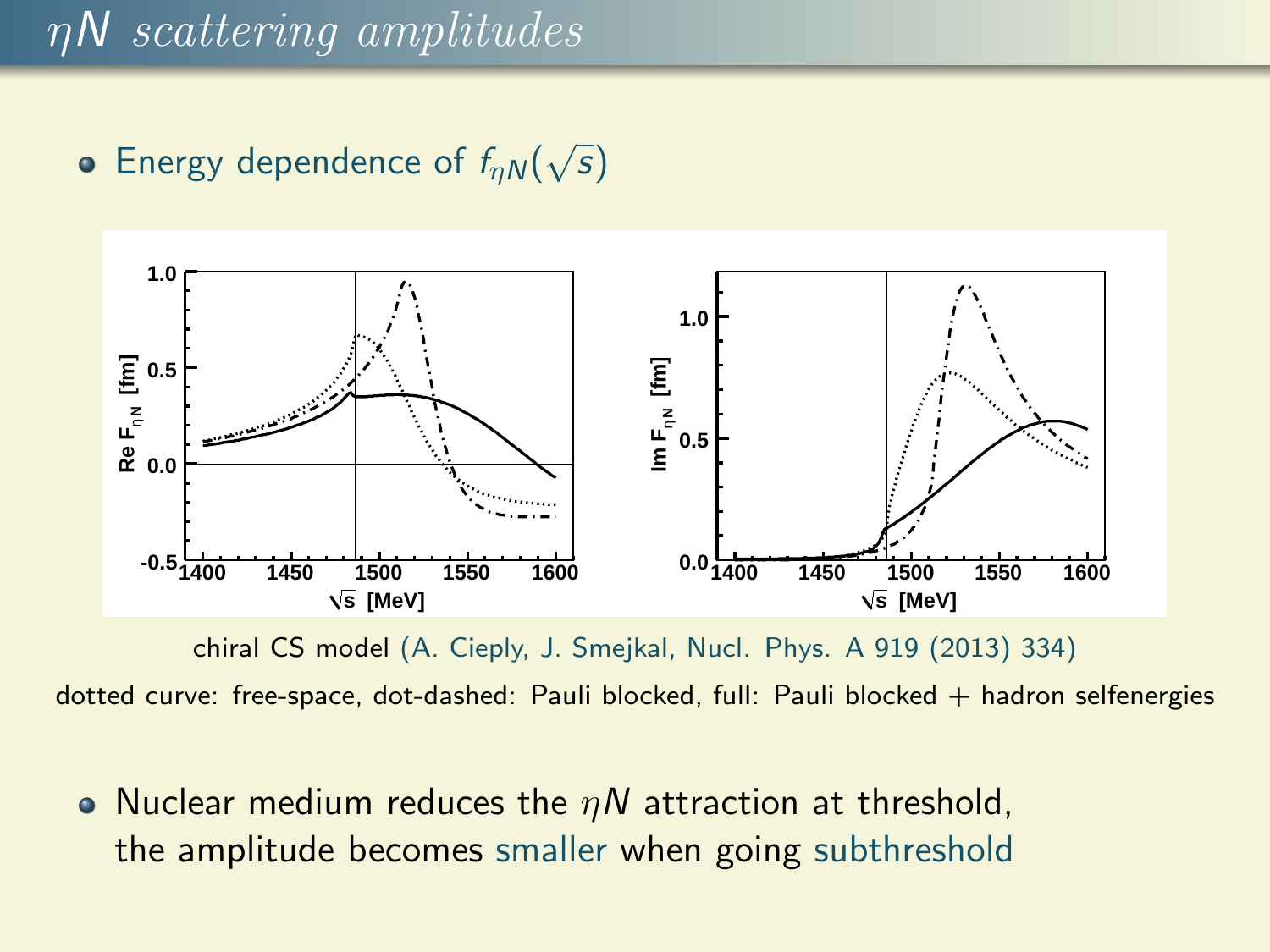### η nuclear states

Energy dependence of  $V_{\eta}(% \vec{p})$  $\sqrt{s}$  ← due to  $N^*(1535)$ 

• In-medium (subthreshold) energy shift:

 $\delta\sqrt{s} = -B_N\frac{\rho}{\bar{\rho}} - \xi_N B_\eta\frac{\rho}{\rho_0} - \xi_N T_N(\frac{\rho}{\rho_0})^{2/3} + \xi_\eta \text{Re}V_\eta(\sqrt{s}, \rho)$ 



### •  $B_n$ ,  $V_n$ ,  $\rho \Rightarrow$  selfconsistent solution  $\rightarrow$

40 - 60 MeV energy shift at  $\rho_0$  – larger than shift by  $B_n$  (GR) or by 30 MeV (Haider, Liu)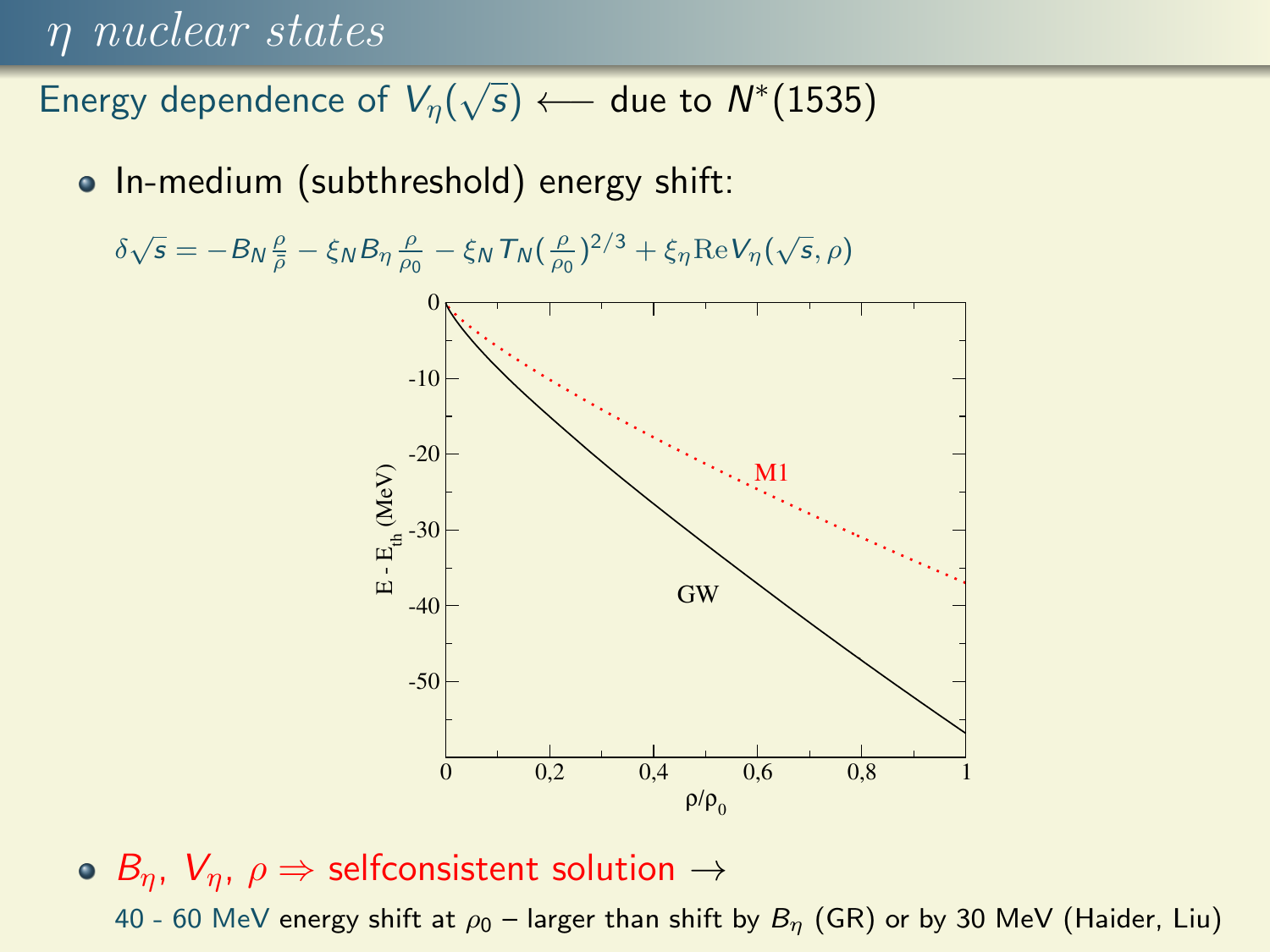## η nuclear states

• Sensitivity to the energy shift: selfconsistent  $\delta$ √  $\overline{s}$  reduces both 1s  $B_\eta$  and  $\overline{\mathsf{\Gamma}}_\eta$ 



• GR widths too large to resolve  $\eta$  bound states !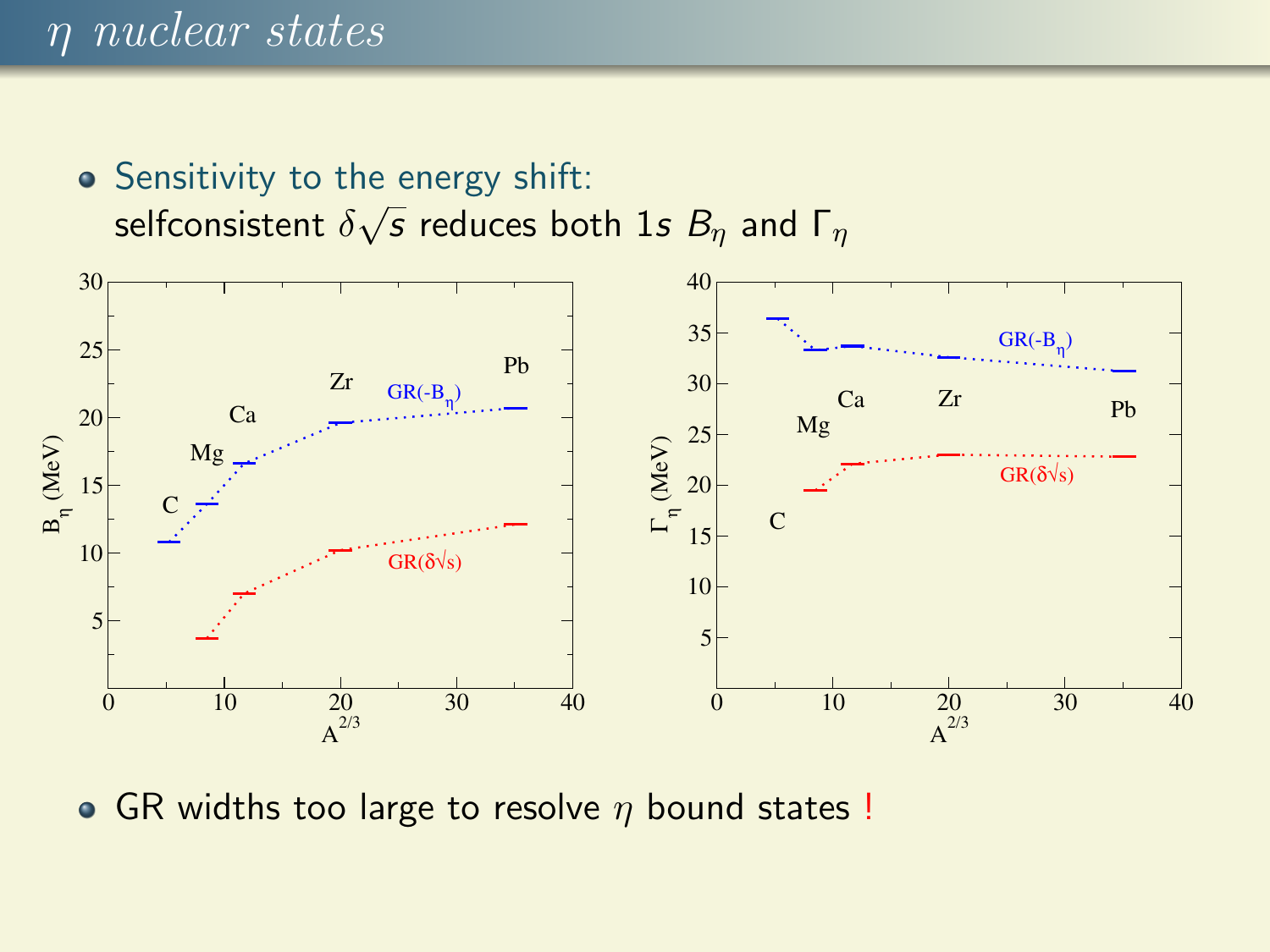#### Model dependence:



• Larger Re  $a_{\eta N}$  gives larger  $B_{\eta}$  vs. no relation between Im  $a_{\eta N}$  and  $\Gamma_{\eta}$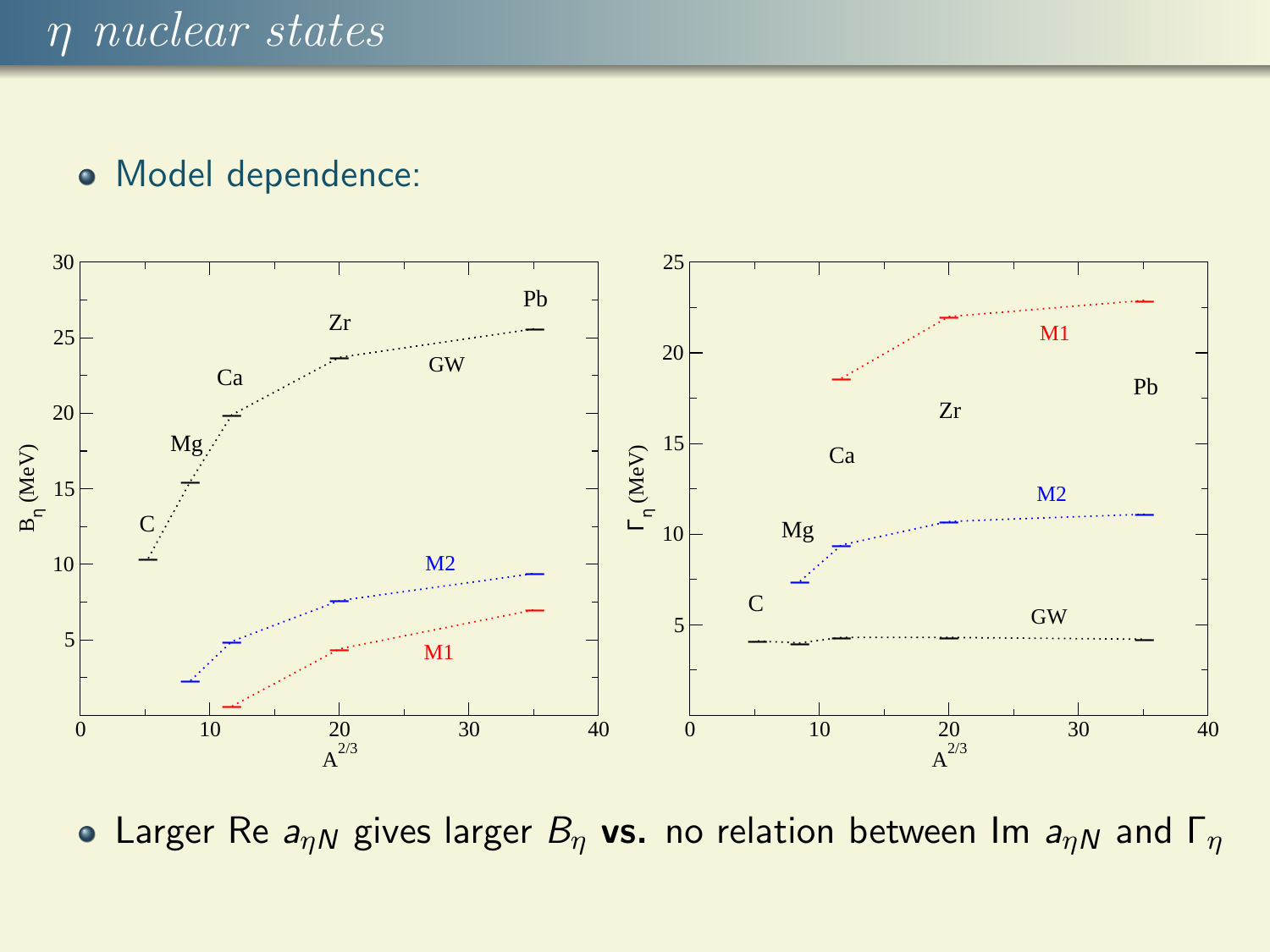### • Predictions of GW and CS models:

all states in selected nuclei are shown; both models give small widths (Γ<sup>η</sup> < 5 MeV)